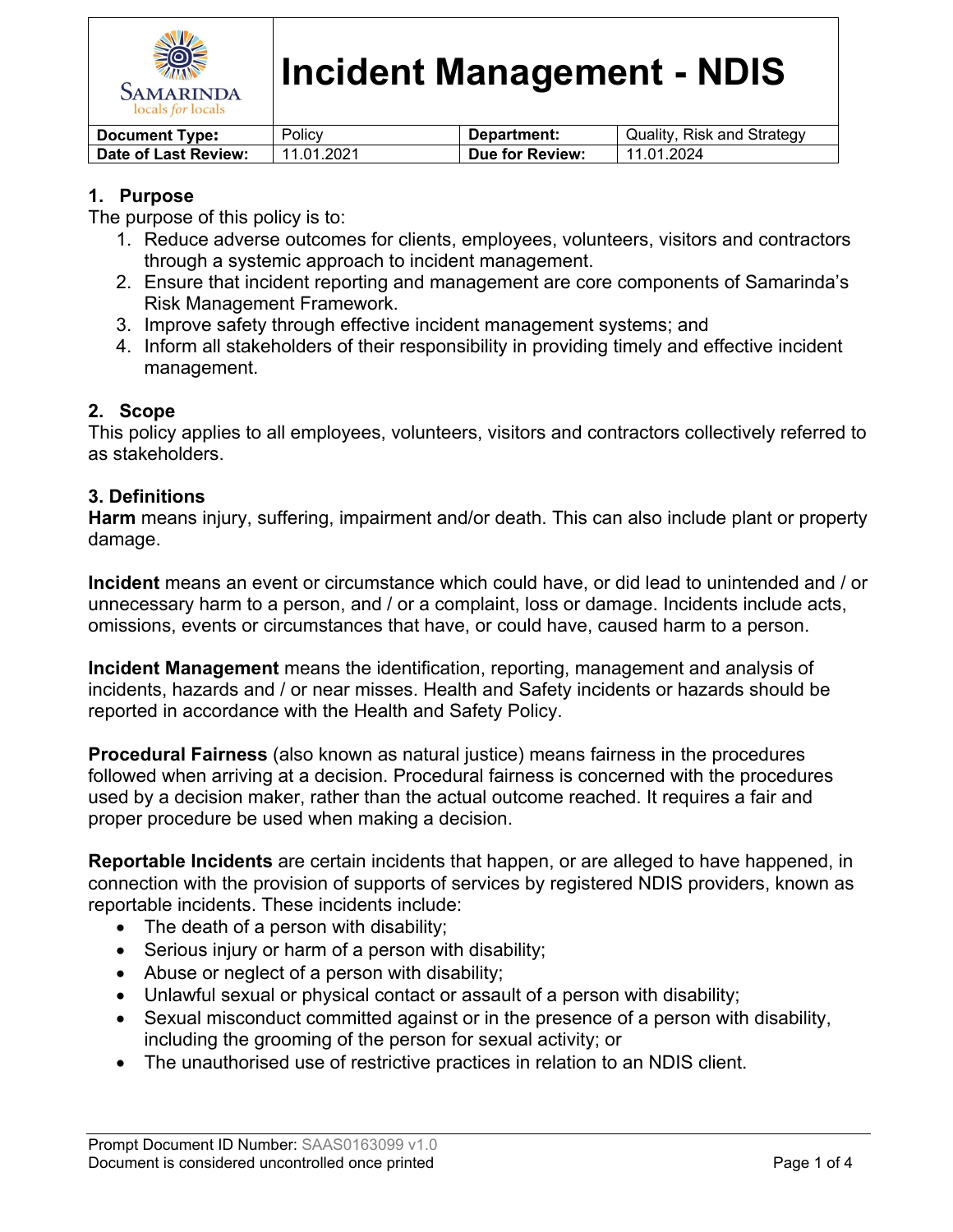

# **Incident Management - NDIS**

| <b>Document Type:</b> | Policy     | Department:     | Quality, Risk and Strategy |
|-----------------------|------------|-----------------|----------------------------|
| Date of Last Review:  | 11.01.2021 | Due for Review: | 11.01.2024                 |

## **4. Policy**

## *4.1 Proactive Identification and Response*

Samarinda will take every practicable step to provide and maintain a safe and healthy work and support environment for all clients and stakeholders. This depends upon an efficient and effective identification and response to incidents. Incidents must be reported and investigated in the spirit of no blame, using procedural fairness, and action taken to prevent a recurrence.

The incident management system is part of Samarinda's risk management framework. Incident reporting is relevant to all areas of Samarinda's operations and is the responsibility of all stakeholders.

Incident identification and reporting shall be timely so that Samarinda:

- Delivers services and supports in a safe manner;
- Is compliant with all legislation and funding requirements relating to incident management; and
- Can maintain statistical data on incident management.

Samarinda will support a transparent approach when reporting and responding to incidents. This includes the process of open discussion and ongoing communication with clients, staff, management and where relevant, Board members. In the process of discussion and management of incidents, Samarinda will maintain client and staff rights to confidentiality and privacy unless required by legislation.

### *4.2 Incident Management Principles*

Incident Management at Samarinda is based on the following principles:

- 1. **Obligation to Act** Clearly defined roles and responsibilities in the incident management process that are acknowledged and understood by stakeholders.
- 2. **Just Culture** Stakeholders acknowledge and report incidents without fear, blame or retribution and are treated fairly in an open, honest and respectful manner.
- 3. **Prioritisation of Action** Actions to assist the investigation of incidents are prioritised to initiate the timely and effective review of high impact incidents.
- 4. **Emphasis on Learning** There is a focus on learning from incidents to create a safety learning culture; and
- 5. **Open disclosure** There is a commitment to providing an environment where any person involved in an incident, including a client, receives the information they need to understand what happened and has the opportunity to ask questions.

# *4.3 Reportable Incidents*

As a registered NDIS provider, Samarinda must report to the NDIS Commission serious incidents (including allegations) arising from service delivery. Samarinda will delegate responsibility to a designated position for the reporting all reportable incidents to the NDIS Commission and establish timeframes for reportable incident management.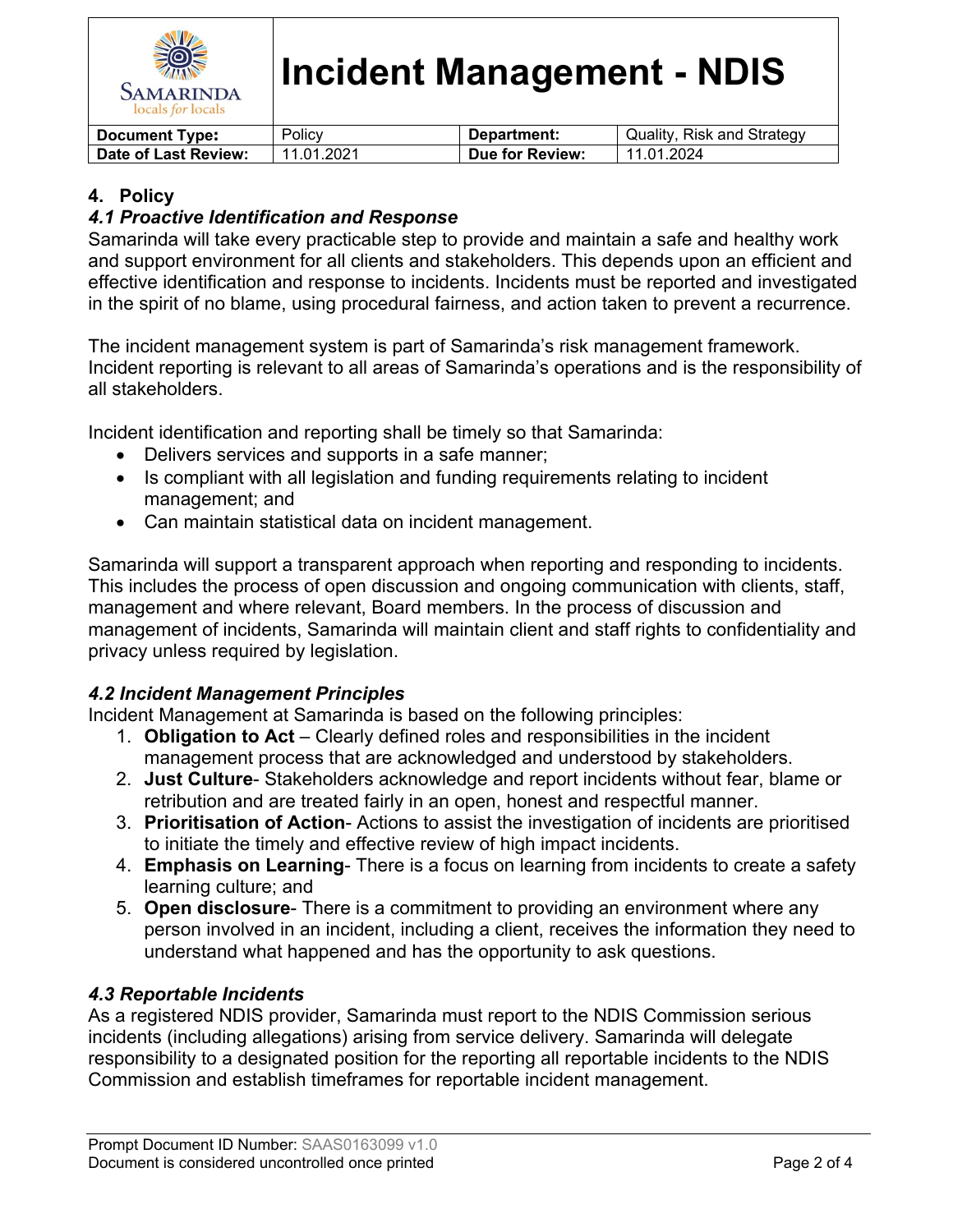

### *4.4 Including Clients in Incident Management*

To ensure appropriate involvement of clients in incident management the following will occur:

- Clients will be provided with information about how Samarinda manages incidents and how they will be supported in the event of an incident.
- A collaborative approach will be taken to incident management so that clients and / or their nominees are involved in the management and resolution of any incident that the client is involved in.
- The client and / or their nominee will be provided with information about the outcome of an incident.

#### *4.5 Incident Management Records*

Samarinda will maintain an accurate, centralised register of all service-related incidents that occur in the provision of supports and services. This register will enable:

- Incident status and management to be monitored;
- Identification of trends to inform organisational risk management and lessons for practice.

Incident related records will be stored and retained in accordance with legislative requirements.

#### *4.6 Incident Management Training*

Staff will receive training on incident reporting and management when they commence working with the organisation. Refresher training must be completed every two years.

#### **5. Custodian**

Quality, Risk & Strategy Manager.

#### **6. Related Documents**

Incident Management - NDIS Policy Incident Response and Reporting - NDIS Procedure Incident Investigation and Closure – NDIS Procedure Risk Management Framework

NDIS Practice Standards: C2.2 Risk Management C2.3 Quality Management C2.6 Incident Management

### **7. References**

Australian Commission on Safety and Quality in Health Care. 2005, *Glossary,* last viewed 3rd July 2019, [https://www.health.gov.au/internet/publications/publishing.nsf/Content/mental-pubs](https://www.health.gov.au/internet/publications/publishing.nsf/Content/mental-pubs-n-safety-toc~mental-pubs-n-safety-4#IL)[n-safety-toc~mental-pubs-n-safety-4#IL](https://www.health.gov.au/internet/publications/publishing.nsf/Content/mental-pubs-n-safety-toc~mental-pubs-n-safety-4#IL)